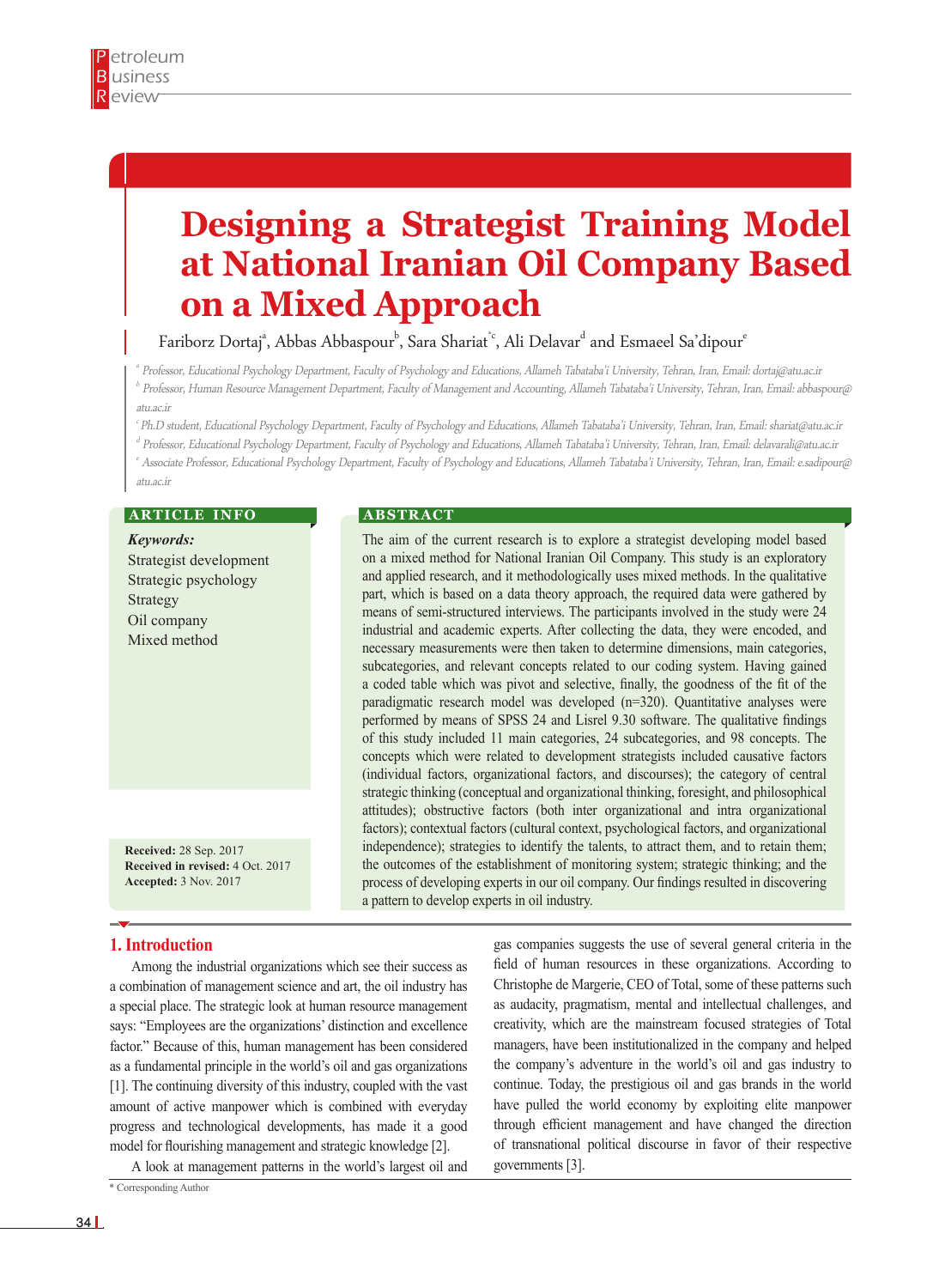Meanwhile, Iran's National Oil Company, in its bid to compete with the world's oil giants and rival oil companies in the region in the 2025 horizons, has considered its strategic perspective as reducing country's energy intensity to less than 0.3, maintaining its position as the second producers of OPEC capacity, gaining world's second place of natural gas production capacity, obtaining the first place in the region in refinery capacity, achieving the first place in the region in terms of the value of producing petrochemical materials, and acquiring the first position of oil and gas technology in the region (adapted from the Ministry of Petroleum official website). Certainly, Iran's massive and strategic oil industry, which holds the country's economic pulse, needs to strengthen the scientific, managerial, and strategic human resources in the headquarters and its subsidiaries in order to realize this vision.

Searching for scientific and management resources shows that the identification and development of talents required by organizations has a so long history that, in early 1977, McKenzie and partners suggested the term "war of talent" [4] to describe challenges the employers are faced with finding highly skilled candidates. They believed that few managers would be prepared to play a leading role in organizations. Thus, companies around the world find themselves in competition with others to achieve high talents. Hence, businesses need to be able to identify talented individuals, provide them with the necessary training, and maintain and retain valuable employees for the long term [5]. Therefore, strategic thinking is considered to be one of the two main capabilities of leaders with prominent performance [6]. It is believed that the strategy is an intellectual process based on logic, analysis, and thinking, and it is bound to the vision and perspective designed by the organization's leaders. Strategic thinking necessitates going beyond the managers' minds of everyday operations and aiming to focus on long-term strategic intent and purpose of the business [7].

On the importance training strategic managers in the country, the Chairman of the Islamic Consultative Assembly also emphasized the necessity of establishing a center for training strategic executives and distinguished strategic and executive decisions and practices while speaking among academic lecturers of ACECR [8].

In Mintzberg's view, strategic reinforcement also leads to compiling better strategies. He believes that managers with strategic thinking capabilities are able to persuade other employees to find innovative ways to succeed. They see the organization as it should be, not as it is. Accordingly, strategic thinking can be considered as a prelude to the future designation of the organization [9].

Among the top ten skills of understanding meanings, social intelligence, modern and adaptive thinking, intercultural competence, computing thinking, modern media literacy, multidisciplinarity, design thinking, intellectual load management (the ability to filter and prioritize content in order to maximize cognitive function of the brain), and virtual collaborative effort, introduced by the Research Institute of University of Phoenix as the necessary skills of workforce in 2020, it can safely be stated that more than 8

skills are the potentialities of training a strategist [10].

Considering the importance of developing a strategist at the global and national levels, as well as for the petroleum industry, this study is important in a number of ways. First, there is no coherent study on strategic thinking as the most basic aspect needed to be investigated for training strategist. Often, regular studies have focused on the causal relationships between components using qualitative or rather quantitative methods; however, in the qualitative part, the present research considers the various dimensions of this phenomenon from different perspectives of scientific sources and from the viewpoints of oil industry experts and academics in the field of strategy in order to gain a better understanding and to integrate the desired structure; secondly, most works have studied the role and importance of strategic thinking on the development of strategic goals, while, in addition to studying the role and importance of the constituent components of this structure, the present research focuses on developing the components in the form of an educational model; thirdly, in the qualitative section, the approach of this research is based on databased theory; to design the pattern of training strategists based on this theory, a set of fundamental effective conditions and factors as well as external and inter-organizational factors involved with the development of the strategists is systematically examined, and the results are verified by the interviewers in the quantitative section; finally, the most significant feature of this research is its inter-disciplinarity and particular attention paid to the structure of the strategy as a complex process of thinking from the point of view of psychology. In this context, using theoretical and research foundations in cognitive schools, educational psychology, learning psychology, personality psychology, and strategic management, a comprehensive educational model for training strategists with a logical combination of the studied dimensions was designed to train leaders, managers, and the experts of the organizations, thereby training the strategist team.

Therefore, considering the progressive developmental plans awaiting the oil industry, the high level of strategic decisions, and the lack of strategic personnel in the position of policy making and decision making, the purpose of the present study is to design the proper pattern of training strategists for the Iran's National Oil Company; its secondary objectives are as follows: identifying the dimensions (main categories), causal conditions, intermediary factors (promoter and preventive), and strategies; specifying the effective implications of training strategists in the National Oil Company; and identifying the most important components involved in the central issue, i.e. strategic thinking, using a mixed research method.

#### **2. Theoretical Fundamentals and Background**

By the mid-1980's, the ineffectiveness of the strategic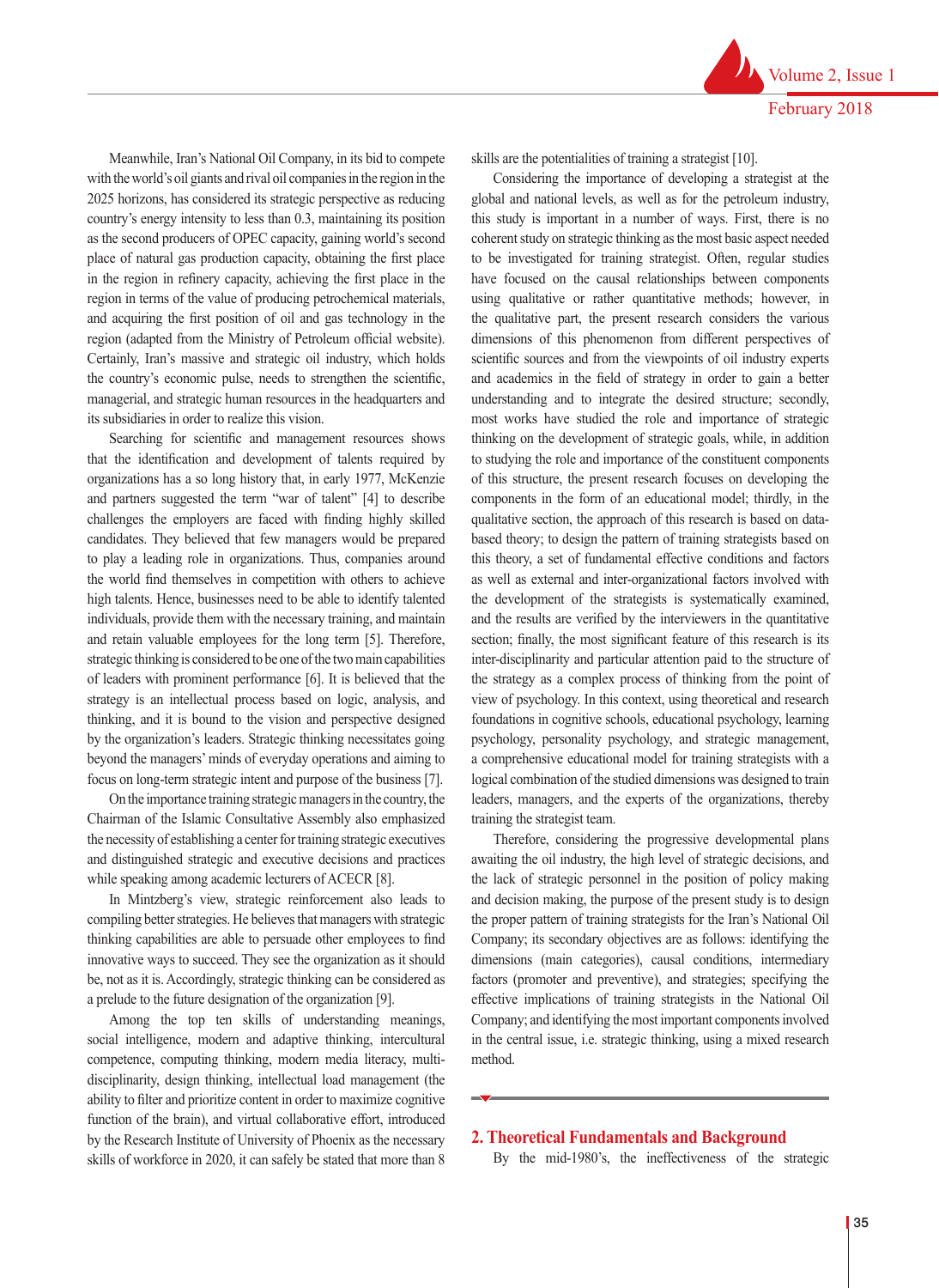management process has led many professionals to focus on the need for strategic thinking. In the 1990's, the strategy paradigm evolved with the advent of strategic thinking to help and facilitate strategic planning and strategic management [11]. The evolution of the research paradigm from strategic planning in strategic management reflects the economic, technological, and social changes started in mid-1950's, peaked especially in 1984 with higher levels of instability in the environment, and faced the strategy process in organizations with new needs [12].

# **2.1. Strategic Thinking: Definitions, Concepts, and Models**

There is no consensus on the strategic thinking among the experts in this field. Particularly in our country, this has become the tale of darkness, and everybody has suggested a framework based on its own understanding. Mintzberg, one of the leading thinkers in the field of strategic management, explicitly emphasizes that strategic thinking is not merely an alternative to what is under the umbrella of strategic management. It is a "special way of thinking" with specific features, distinct from other methods. Explaining the difference between strategic planning and thinking, he argues that strategic planning is a kind of systematic arrangement of schedules based on predetermined strategies. On the other hand, strategic thinking is a combination of two processes of "applying insight" and "innovation," which ultimately leads to the company's grand/ macro vision. He believes that conventional approaches to strategic planning often ignore strategic thinking and reduce overall strategic planning to a set of successive and predetermined phases and steps [13].

Several definitions are provided for strategic thinking, and despite the enormous extent of these definitions, some common concepts are trackable in all of them. From Mintzberg's point of view, strategic thinking is a mental process that, through creativity and intuition, creates an integrated view of the business [13]. Garrat considers the strategic thinking as a process that enables senior executives to think of beyond daily management crises and processes so as to adopt a different attitude from the organization and its changing environment [14]. Abraham also believes that strategic thinking is to identify trusted strategies or business models leading to value creation for the customer [15]. Porter sees strategic thinking as the process of formulating and analyzing assumptions about the future; assumptions that underlie the mission, goals, and strategy of the organization [16]. This process covers a wide range of issues and may therefore become inefficient and time-consuming if not structurally implemented [17]. Strategic thinking responds to increasing needs of an organization adopting an environment that has the five following characteristics: uncertainty, ambiguity, increasing competition, chaos, and speed [18].

Strategic Thinking from the Perspective of Strategy Schools

Many theorists of various philosophical trends have spoken about strategic thinking. Table 1 summarizes the views of schools

influenced by the two prescriptive and descriptive approaches to the phenomenon of strategic thinking.

## **3. Methodology**

The present research is categorized as applied research by purpose, as a mixed-method research methodologically, as an exploration plan, and as a tool compilation model by the strategy of collecting and analyzing data. In fact, the researcher aims to discover an optimal model for nurturing a strategist at the National Oil Company; thus we first collected qualitative data, and we then quantitated the data; ultimately we sought to align the results.

#### **4. Sample Population and Sampling Method**

The research community in the qualitative sector includes wellqualified studies like senior and middle-management executives in the oil company, major oil policymakers, academic researchers, and experienced academics in the field of strategic management; among them, 24 persons (after interviewing 24 persons, we could not find any new concept) were selected as a sample of research in the qualitative section through a targeted and chain method, and qualitative data were selected using deep semi-structured interviews. In the quantitative part, a sample of 320 employees of the oil company was selected using the available method, and they responded to the tools derived from the qualitative section.

#### **5. Research Tools**

In the qualitative section, the data gathering tool was profound, and semi-structured interviews were compiled based on theoretical and empirical foundations; the interview included 20 questions. In the quantitative part, the data were collected using the strategist training model questionnaire, which was derived from the qualitative research section (based on the data-based theory). The psychometric properties of this tool were also examined. First, content validity was considered and modified (to cover all the aspects of the concept) by 5 university academics (2 dominant academics on the strategic issues, 2 academics familiar with the oil company, and one testing expert). Furthermore, the validity of the tool structure was verified by confirmatory factor analysis and the quality of the fitting indices obtained. Moreover, Gattman's Lambda 2 coefficient was more than 0.74 for all the agents, indicating the reliability of the tool.

## **6. Data Collection and Analysis Method**

After obtaining the necessary permissions to formulate the semi-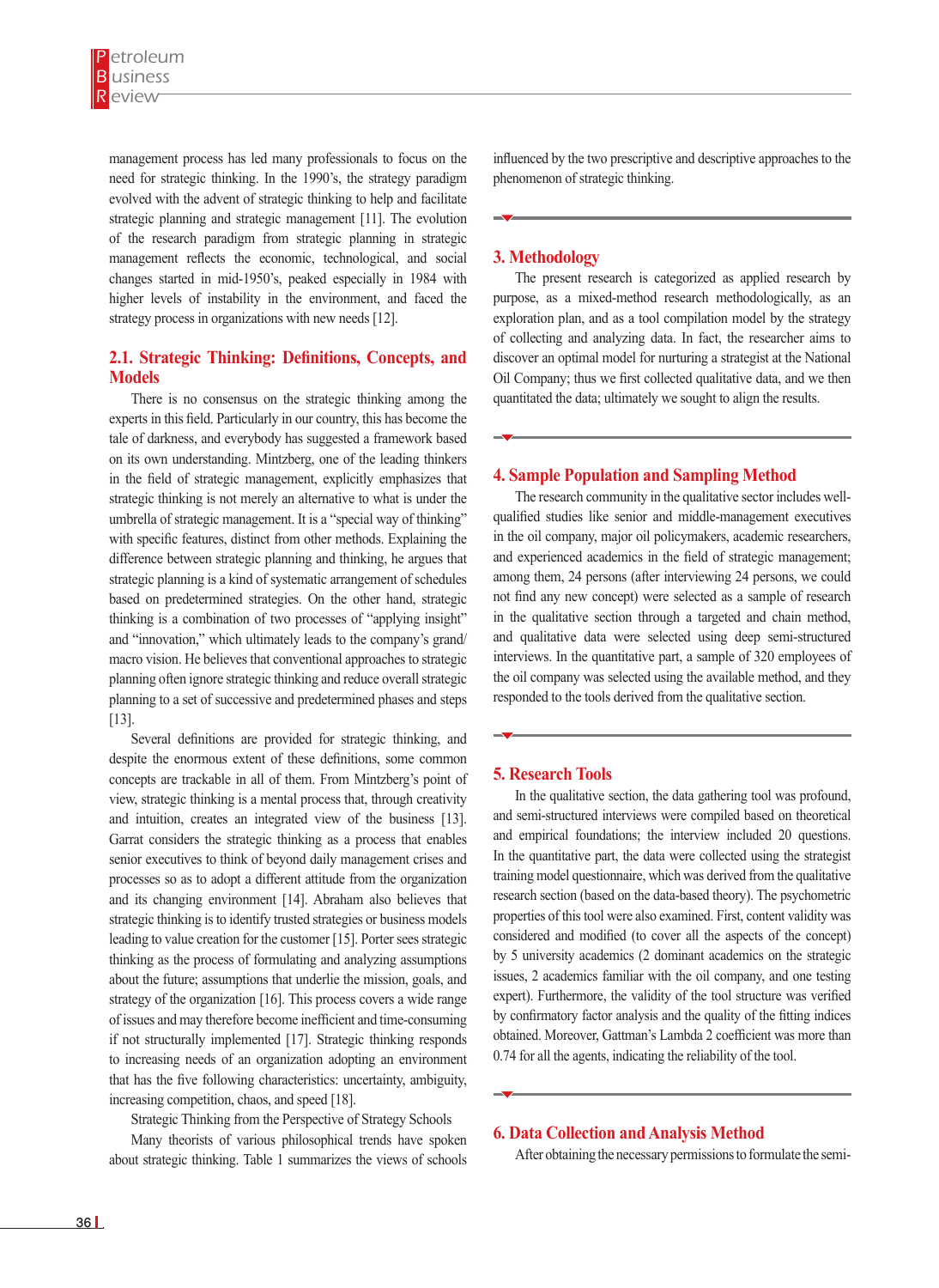

|                 | Table 1- The viewpoints of strategic schools on the strategic thinking (Shariat et al., 2018(Ph.D. Thesis)) |                                                                                                 |                                                                                                                                                                                                                                                                                                                                                                                          |                                                                                                                                                                                                                                                                                                   |  |  |  |  |  |
|-----------------|-------------------------------------------------------------------------------------------------------------|-------------------------------------------------------------------------------------------------|------------------------------------------------------------------------------------------------------------------------------------------------------------------------------------------------------------------------------------------------------------------------------------------------------------------------------------------------------------------------------------------|---------------------------------------------------------------------------------------------------------------------------------------------------------------------------------------------------------------------------------------------------------------------------------------------------|--|--|--|--|--|
| <b>Approach</b> | <b>School</b>                                                                                               |                                                                                                 | <b>Components and Features</b>                                                                                                                                                                                                                                                                                                                                                           | <b>Strategist's Significant Feature</b>                                                                                                                                                                                                                                                           |  |  |  |  |  |
| Prescriptive    | Design                                                                                                      | Selznick (1957<br>Newman (1965)<br>Andrew (1965)                                                | Compatibility and adaptation; com-<br>petitive advantage; SWOT adjust-<br>ment; making perspective; informal<br>and simple; critical; measured                                                                                                                                                                                                                                           | Design ability; intellectual or-<br>der; idea architecture                                                                                                                                                                                                                                        |  |  |  |  |  |
|                 | Planning                                                                                                    | Ansoff (1965)                                                                                   | Planning; budgeting; scheduling; scenario<br>making; short term and long-term objectives                                                                                                                                                                                                                                                                                                 | Ability to plan and budget; set-<br>ting different scenarios; long-<br>term and short-term targeting                                                                                                                                                                                              |  |  |  |  |  |
|                 | Position-<br>ing                                                                                            | Porter (1985, 1980)<br>Sun Tzu's (1990)                                                         | Planning; staff analysis; econom-<br>ic and competitive programs                                                                                                                                                                                                                                                                                                                         | Ability to plan based on staff analyses;<br>economic and competitive planning;<br>mastery of project management                                                                                                                                                                                   |  |  |  |  |  |
|                 | Cogni-<br>tive                                                                                              | Simon (1947-1957)<br>March and Si-<br>mon, (1958)                                               | Map; framework; concept; design; percep-<br>tion: interpretation; limited rationality; men-<br>tal processes: direct intuition and experience                                                                                                                                                                                                                                            | Self-taught; strong visual and in-<br>tuitive perception; processing,<br>organizing, and interpreting infor-<br>mation; creative and abstract                                                                                                                                                     |  |  |  |  |  |
|                 | Learning                                                                                                    | Lindblom (1959)<br>RM.Cyert (1973)<br>G Hammel and CK<br>Prahalad (1985)<br><b>Quinn</b> (1980) | Unexpected strategy; making mean-<br>ing entrepreneurship; risky ac-<br>tion; heroism; informality                                                                                                                                                                                                                                                                                       | Flexible; having eclectic thinking;<br>complex and unpredictable; dy-<br>namic; learner; entrepreneur; abil-<br>ity to face unexpected strategies;<br>flexible and decentralized leadership                                                                                                       |  |  |  |  |  |
|                 | Entre-<br>preneur-<br>ship                                                                                  | Schumpeter (1950)<br>Cole (1959)                                                                | Discovering latent opportunities; fundamen-<br>tal opportunism; dominate and intuitive lead-<br>ership; competitive environment; quantifiable<br>and organized; idealizer; innovative and<br>computing; enhancer; over-optimist; relying<br>on your own attraction and self-power; great<br>need for success; mental processes: intuition,<br>experience, reason, diagnosis, and insight | Ability to formulate perspectives and<br>flexible perspective; ability to use all<br>subjective skills (objectivity, experience,<br>reason, diagnosis, insight, prospec-<br>tive, retrospective, high-expectation,<br>descending, lateral thinking, tran-<br>scendence, and window-foresight)     |  |  |  |  |  |
| Descriptive     | Environ-<br>mental                                                                                          | Hannan and Free-<br>man (1977)                                                                  | Feature: defined competitive environ-<br>ment; machinery and submissive; gradual<br>evolution; adaptive; hidden opportunity                                                                                                                                                                                                                                                              | Ability to understand competitive<br>environment; flexible; discovering hid-<br>den opportunities; adopt a strategy                                                                                                                                                                               |  |  |  |  |  |
|                 | Power                                                                                                       | <b>Allison</b> (1971)<br>J Pfeffer (1976)<br>Astley "Macro<br>Power" (1984)                     | Fighting; looking for the best thing;<br>bargaining; conflict; coalition; stake-<br>holders; political game; collective<br>strategy; networking and alliance                                                                                                                                                                                                                             | The ability to recognize the resources<br>of micro and macro power; understand-<br>ing the influential internal and external<br>groups and alliances; skill of negotiation<br>techniques; dialogue in conflict resolu-<br>tion; coalition of influential groups;<br>dominating on political games |  |  |  |  |  |
|                 | Cultural                                                                                                    | Rhenman and Nor-<br>mann (1977)                                                                 | Integration of values, beliefs, beliefs, and<br>myths; pragmatism; passivity, missionary,<br>and machinery; reinforcement of stability                                                                                                                                                                                                                                                   | Ability to create a unique collective<br>vision; formation of strategy in the col-<br>lective process; symbolic; ideological;<br>coherent and normative; formulation of<br>integrated values, beliefs, and principals                                                                             |  |  |  |  |  |
|                 | Inte-<br>grated                                                                                             | Chandler (1962)<br>McGill Group (1970)<br>Mintzberg-<br><b>Milles</b> (1978)                    | Integration and combination; change<br>and transformation instead of adapta-<br>tion; attention to the lifecycle                                                                                                                                                                                                                                                                         | Creating an exceptional perspective;<br>ability to see the problem from different<br>angles; paradigmatic rotation; mental<br>subtlety; thoughtful and pragmatic;<br>intuitive insight and high analysis power                                                                                    |  |  |  |  |  |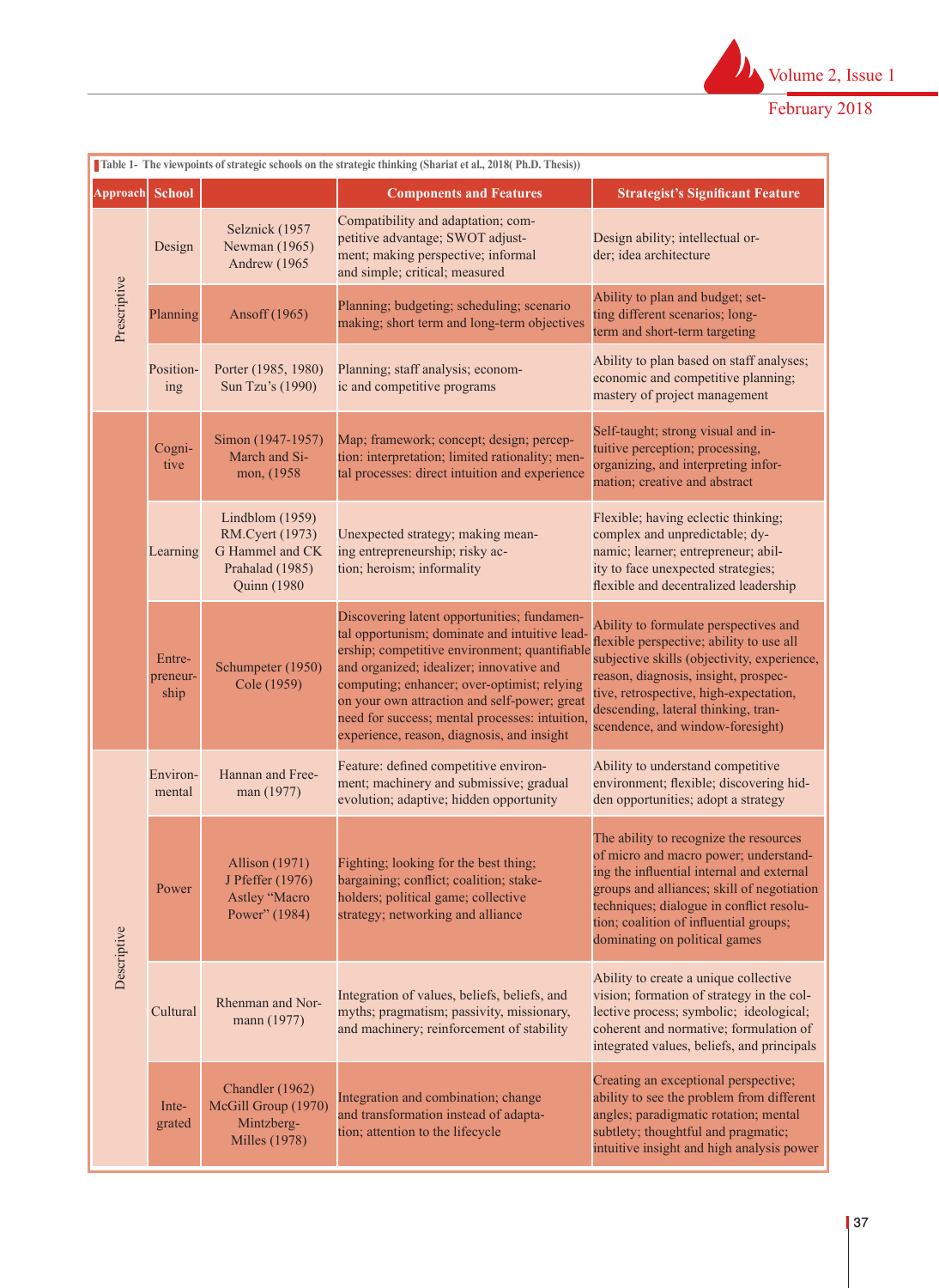structured questions of the interview, the researcher deliberately referred to one of the elites and experts in the field and conducted an in-depth interview with him. After completing the interview, she went to the next qualified person to interview based on the first interviewee's opinion. After completing and implementing 24 interviews, the data were saturated and the interviews stopped; the investigator then coded the interviews. Then, based on codes and according to the data-based theory, the foundation of dimensions and components and the aspects of research phenomenon, which was the optimal strategy for training strategists in the oil company, were extracted, and the questions about the preferred tool were gathered for quantitative data accordingly. This questionnaire was

completed by 320 persons, and the collected data were analyzed in two parts of qualitative (coding) and quantitative (descriptive section, including tables and graphs by Microsoft Excel 2013 software and the inferential part, including factor analysis and structural equation modeling by SPSS-24 and Lisrel 9.30).

# **7. Findings**

The data of the present study were analyzed in two qualitative and quantitative sections. First, the findings of the qualitative data are presented; Table 3 shows the pivotal and selective coding outcomes of a strategy for training strategists in the National Oil

|                         | Table 2- Common elements forming the strategic thinking structure (Shariat et al., 2018 (Ph.D. Thesis)) |                                                                                                                                                                                                                                              |                                                                                                                                                                                                                                                                                                                           |  |  |  |  |  |  |  |
|-------------------------|---------------------------------------------------------------------------------------------------------|----------------------------------------------------------------------------------------------------------------------------------------------------------------------------------------------------------------------------------------------|---------------------------------------------------------------------------------------------------------------------------------------------------------------------------------------------------------------------------------------------------------------------------------------------------------------------------|--|--|--|--|--|--|--|
| <b>Row</b>              | <b>Strategic Thinking</b><br><b>Elements</b>                                                            | <b>Theorists-Researchers</b>                                                                                                                                                                                                                 | <b>Constituent Elements</b>                                                                                                                                                                                                                                                                                               |  |  |  |  |  |  |  |
| $\mathbf{1}$            | Making Perspec-<br>tives / Having<br><b>Attitudes</b>                                                   | O'Shannassy (2003), Palmatier (2008)                                                                                                                                                                                                         | Liedtka (1998), Bonn (2005), Harbor (1991), Illustrating long-term future; creating shared vision;<br>Mintzberg (1995), Garrat (1995), Moores (1996), thinking and illustrating; determining valuable goals;<br>R Kaufman, H Oakley-Browne & Watkins (2003), determining the purpose and desired organizational<br>future |  |  |  |  |  |  |  |
| $\overline{2}$          | Systematic<br>Thinking                                                                                  | Liedtka (1998), Bonn (2005), Goldman (2005),<br>Clark (2012),<br>Kauffman, Oakley Brown, Watkins<br>(2003),<br>Michael C. Jackson (2003)                                                                                                     | Holistic thinking; combined thinking; cycle thinking;<br>hypothesis; thinking over time; paying attention to the<br>whole chain of value creation and understanding the<br>interactions between its components; process thinking                                                                                          |  |  |  |  |  |  |  |
| $\overline{\mathbf{3}}$ | Smart Opportu-<br>nity-Seeking                                                                          | Liedtka (2005), Goldman (20005), Garrat (1995), B<br>Olson (1999), Sahay (2008), Abraham (2005)                                                                                                                                              | Attention to the environment; searching for external<br>and internal environmental references; focusing on<br>emerging strategies; on-time thinking; intelligent<br>environmental elements; smart use of opportunities;<br>awareness of industry and competitors                                                          |  |  |  |  |  |  |  |
| $\overline{4}$          | Thinking over<br>Time / Time<br>Horizons of<br>Decisions                                                | Liedtka (1998), Chords & the British (2006), Altier<br>(1990), O'Shannassy (2002)                                                                                                                                                            | Ability to select and apply appropriate patterns of<br>organization's history; communicating between past,<br>present, and future; identifying repetitive patterns in<br>events                                                                                                                                           |  |  |  |  |  |  |  |
| 6                       | Creative and<br>Entrepreneurial<br>Thinking                                                             | Bonn (2005), Hammel & Prahalad (1994), Ohmae<br>(1978), Mintzberg (1994), Morrissey (1996),<br>Heracleous (1998), Gratz & Fiona (2002), Abraham<br>(2005), Antonik (2003), Sauter (2003), Hitt, M. A.,<br>Ireland, R. D., & Hoskisson (2003) | Creativity; exploration; understanding discontinuities<br>; intuitive thinking; composition; divergent thinking;<br>structure breakout; practical; finding<br>different<br>solutions; contemplative thinking                                                                                                              |  |  |  |  |  |  |  |
| $\overline{7}$          | Conceptual<br>Thinking                                                                                  | Goldman & Kissy (2005), Goldman (2005)                                                                                                                                                                                                       | Inductive thinking; lateral thinking; illustration<br>(simulation ability)                                                                                                                                                                                                                                                |  |  |  |  |  |  |  |
| 8                       | Futurism                                                                                                | Fiona (2002), A Sahay (2008), Abraham (2005)                                                                                                                                                                                                 | Goldman (2005), Lawrence (1919), Gratz and Prediction; dreaming; illustration; scenario making;<br>foresight                                                                                                                                                                                                              |  |  |  |  |  |  |  |
| 9                       | Intuitive<br>Thinking                                                                                   | Mintzberg (1994), Liedtka (1998-2005), A Sahay<br>(2008), Kutschera, Ryan (2009), Zahra, S.A. &<br>O'Neill (2012), Gratz (2002)                                                                                                              | Intuitive ability; specialist intuition: the ability<br>to identify old patterns based on experience and<br>entrepreneurial intuitions                                                                                                                                                                                    |  |  |  |  |  |  |  |
| 10                      | Producing Think-<br>cal Attitude)                                                                       | ing (Philosophi-Soltani (2009), Renee (2010)                                                                                                                                                                                                 | Critical thinking; the ability to question; producing<br>thought; philosophical skepticism (lack of dogma)                                                                                                                                                                                                                |  |  |  |  |  |  |  |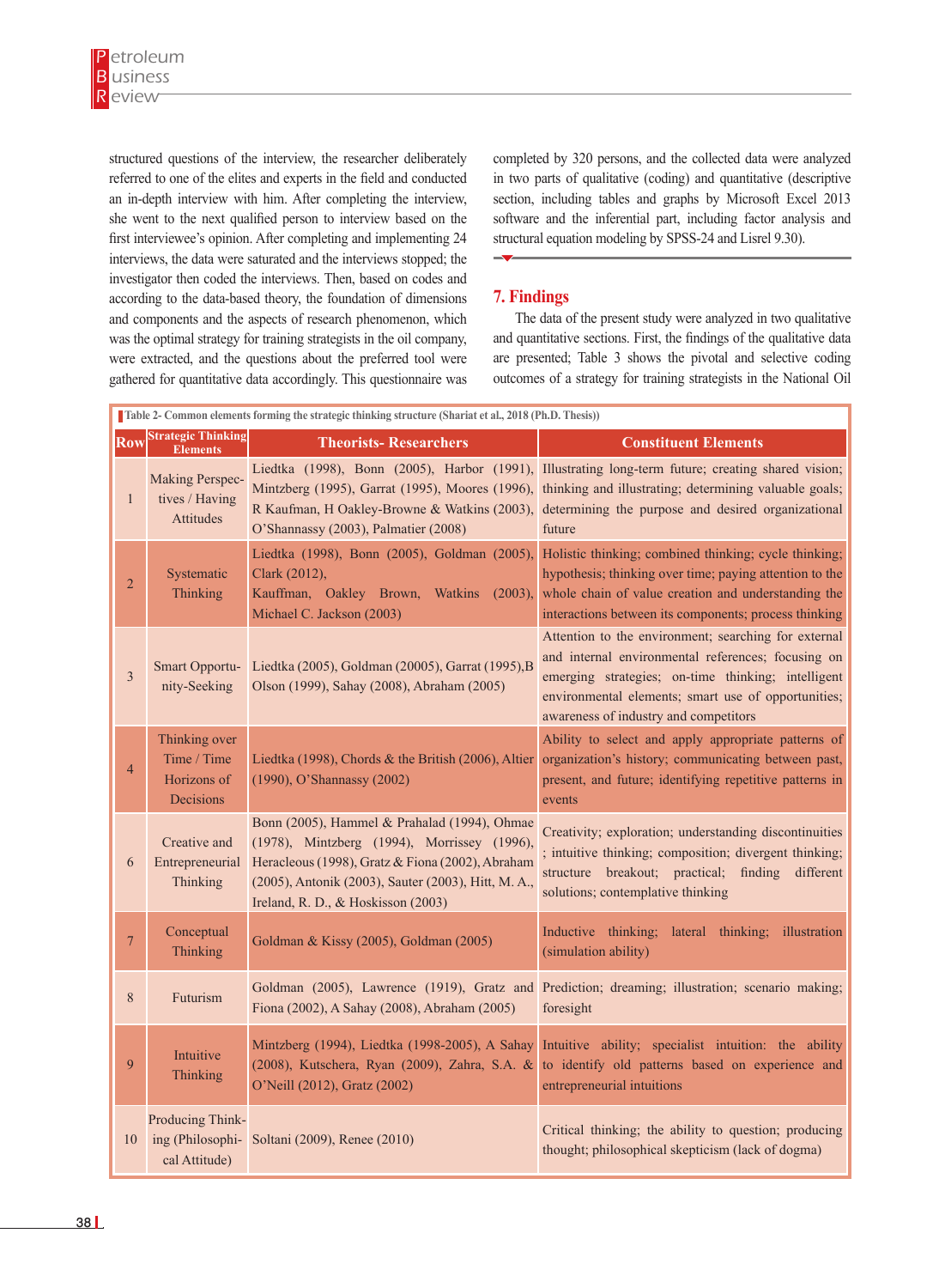

| Table 3- Pivotal and selective coding table, - designing strategist training model at National Iranian Oil Company |                                                                 |                                                    |                                                                                                                                                                                                                                                 |  |  |  |  |
|--------------------------------------------------------------------------------------------------------------------|-----------------------------------------------------------------|----------------------------------------------------|-------------------------------------------------------------------------------------------------------------------------------------------------------------------------------------------------------------------------------------------------|--|--|--|--|
| <b>Dimensions</b>                                                                                                  | <b>Pivotal Issue</b>                                            | <b>Sub-category Issue</b>                          | <b>Concepts</b>                                                                                                                                                                                                                                 |  |  |  |  |
| <b>Fundamental Factors</b>                                                                                         | 1- Cultural                                                     | A) Organizational Culture                          | Consistency; integrity of values; mission; and collective beliefs                                                                                                                                                                               |  |  |  |  |
|                                                                                                                    | Context                                                         | <b>B)</b> Organizational Ethics                    | Accountability; expertise; perseverance and strength<br>(stability in seeking goals); and self-esteem                                                                                                                                           |  |  |  |  |
|                                                                                                                    | 2- Learning<br>Context                                          | A) Organizational Learning                         | Sensitive to self and others learning; continu-<br>ous learner; and three-ring learning                                                                                                                                                         |  |  |  |  |
|                                                                                                                    |                                                                 | A) Cognitive Context                               | Understanding discontinuities; discovery; com-<br>prehension of ambiguity; and introspection                                                                                                                                                    |  |  |  |  |
|                                                                                                                    | 3- Psychologi-<br>cal Factors                                   | <b>B)</b> Active Thinking                          | Involving aim and working eagerly; changing the prob-<br>lem to discover it; the ability to turn fast thoughts (agil-<br>ity of mind); and analytic acumen (a combination of<br>rational analysis; intuition; and lateral thinking)             |  |  |  |  |
|                                                                                                                    | 4- Organizational                                               | A) The independence of<br>the Oil Company          | Management from within and the establish-<br>ment of specific regulations for oil industry                                                                                                                                                      |  |  |  |  |
|                                                                                                                    | Independence                                                    | B) Reducing Apoliticism                            | Establishment of legal structures; non-compliance with political<br>changes in the country; and the prevention of deterrent laws                                                                                                                |  |  |  |  |
|                                                                                                                    |                                                                 | A) Intrinsic Characteristics                       | Intelligence (general and specialized); creativity; intuitive vi-<br>sion; broad scope of thinking; and verbal ability (rhetoric)                                                                                                               |  |  |  |  |
|                                                                                                                    | 1- Personal Factors                                             | <b>B)</b> Personality Traits                       | Welcoming; emotional maturity; task-oriented;<br>constructive adaptability (flexibility); pioneer-<br>ing; and perfectionism (arthropodism)                                                                                                     |  |  |  |  |
|                                                                                                                    |                                                                 | C) Behavioral Features                             | Thinker and practical; effective communica-<br>tion; continuous learning and learner; challeng-<br>ing; paradigm breakdown; and risk-taking                                                                                                     |  |  |  |  |
|                                                                                                                    |                                                                 | D) Personal Skills                                 | The power of analysis; decision-making power; problem-<br>solving skills; negotiation and bargaining skills; effective<br>communication skills (social insight); time management<br>skill; and extensive studies (inter-disciplinary knowledge) |  |  |  |  |
|                                                                                                                    | 2- Organiza-<br>tional Factors                                  | A) Organizational Facilities                       | Organizational structure; motivational and compensa-<br>tion systems; laws and regulations; standard systems;<br>management support; and financial resources                                                                                    |  |  |  |  |
|                                                                                                                    | 3- Making<br>Discourse                                          | A) Sensitization                                   | Introducing eligible people in different ways; rais-<br>ing awareness at different levels; creating feel-<br>ings of need; and creating mental capacities                                                                                       |  |  |  |  |
|                                                                                                                    |                                                                 | B) Making Meaning                                  | Emphasizing the importance of developing a strate-<br>gist to create added value; designing the model of train-<br>ing a strategist as an honor for the oil company; and<br>institutionalizing a culture of strategist training                 |  |  |  |  |
| Strategies                                                                                                         | <b>Talent Man-</b>                                              | A) Talent Identification                           | Formation of talent pool; the context for creativ-<br>ity and innovation; and talent evaluation                                                                                                                                                 |  |  |  |  |
|                                                                                                                    | agement                                                         | B) Absorption and Maintenance                      | Improvement of structure; facilitation of absorp-<br>tion process; and modern absorption methods                                                                                                                                                |  |  |  |  |
|                                                                                                                    | <b>Strategic Thinking</b>                                       | A) System Vision                                   | Holistic thinking; hybrid thinking; hypothesis-oriented (sci-<br>entific thinking); thinking over time; and thinking of wheels                                                                                                                  |  |  |  |  |
| <b>Pivotal Category</b>                                                                                            |                                                                 | <b>B</b> ) Conceptual Thinking                     | Illustration (simulation ability); induc-<br>tive thinking; and lateral thinking                                                                                                                                                                |  |  |  |  |
|                                                                                                                    |                                                                 | (C) Futurism                                       | Prediction and prophecy; imagination and dreaming; fore-<br>thoughtfulness; making scenarios; and making perspective                                                                                                                            |  |  |  |  |
|                                                                                                                    |                                                                 | D) Philosophical Attitude                          | Deductive thinking; the ability to question; philosophical skepti-<br>cism (unproductive); thought generation; and critical thinking                                                                                                            |  |  |  |  |
| <b>Interfering Factors</b>                                                                                         | Environmen-                                                     | A) Inter-organizational                            | Structural barriers; management barriers; edu-<br>cational barriers; and cultural barriers                                                                                                                                                      |  |  |  |  |
|                                                                                                                    | tal Factors                                                     | B) Intra-organizational                            | Social barriers; political barriers; and economic barriers                                                                                                                                                                                      |  |  |  |  |
|                                                                                                                    | Development of<br><b>Strategic Goals of</b><br>the Organization | <b>Training Strategist</b>                         | Contributing to the development of strategic thinking;<br>creativity and innovation; helping to compile and de-<br>velop conscious; creative; and futuristic strategies                                                                         |  |  |  |  |
| Consequences                                                                                                       |                                                                 | (A) Establishment of a<br><b>Monitoring System</b> | Maintaining managers' alertness; preventing parallel and<br>tangible decisions; integrity of strategic objectives and<br>plans; and creating competitive advantage in all areas                                                                 |  |  |  |  |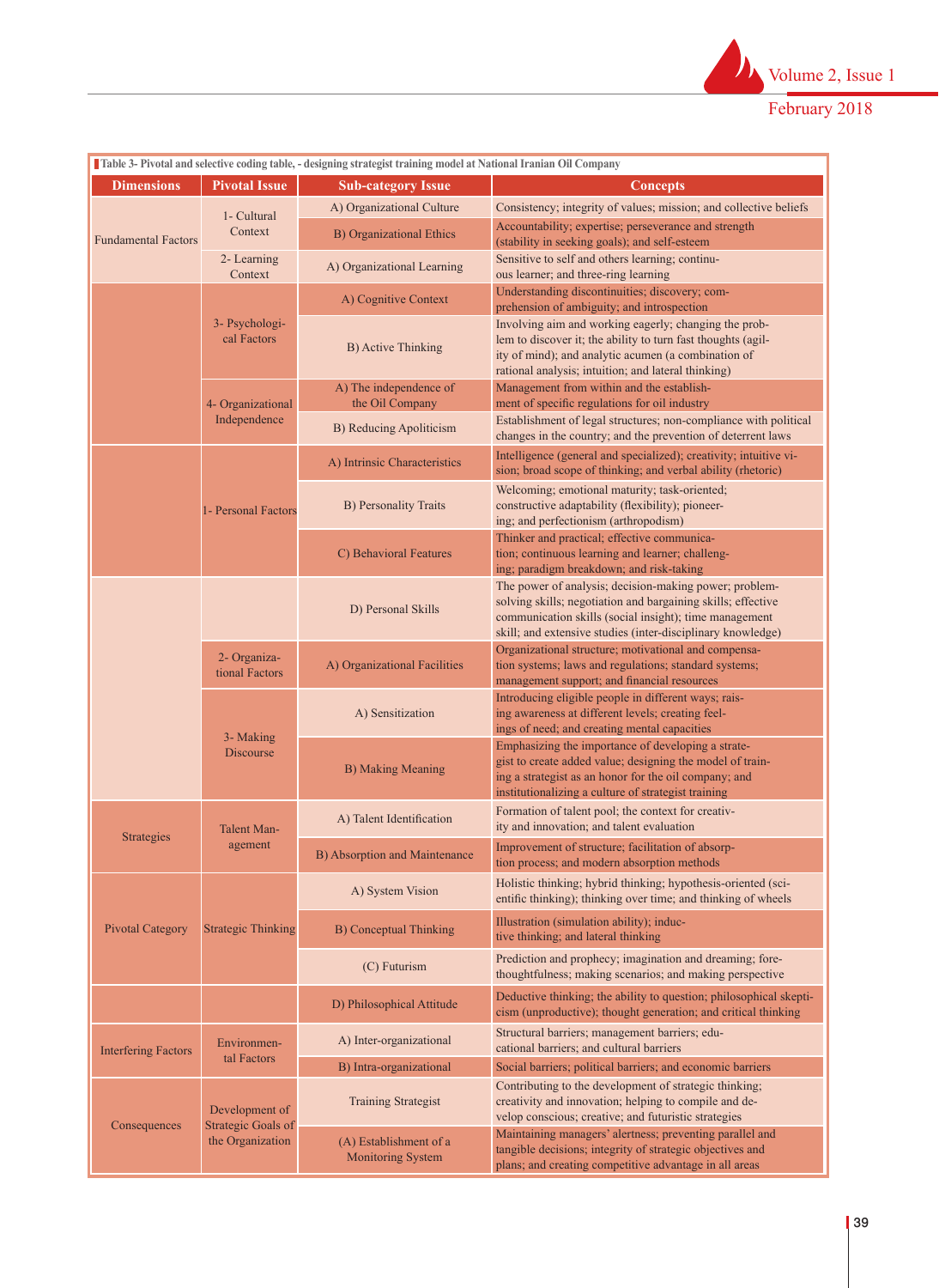#### Company.

To better understand the results, Table 3 depicts a schematic representation of the extracted model.

According to Table 3 and Figure 1, the results of the research show 11 main categories, 24 sub-categories, and 98 concepts (at first, we found about 421 primary codes) presented as a paradigmatic model covering causal conditions (personal factors, organizational factors, and discourse), the pivotal issue of strategic thinking (systemic vision, conceptual thinking, futurism, and philosophical attitude), internal and external environmental intervening factors, background factors (cultural context, learning context, psychological factors, and organizational independence), strategies for talent identification, absorption, and maintenance, and the consequences of training strategist, including the development of strategic thinking, providing the content for designing and establishing a watching system at the National Iranian Oil Company, and relations among various aspects of it.

In the qualitative section, 52 and 46 percent of the participants were men and women respectively; 2 percent did not respond to gender questions. The mean age in this study was  $41.17 \pm 3.65$  and  $40.96 \pm 5.65$  for men and women respectively. Table 4 shows the descriptive data of each of the components.

As it is obvious, in the questionnaire, the highest mean belongs to talent management with a standard deviation of 9.49, and the

| Table 4- Descriptive statistics of the questionnaires |     |                |                        |             |                                |  |  |
|-------------------------------------------------------|-----|----------------|------------------------|-------------|--------------------------------|--|--|
| <b>Factor</b>                                         |     |                | Number Minimum Maximum | <b>Mean</b> | <b>Standard Deviation (SD)</b> |  |  |
| Personal                                              | 320 | 12             | 30                     | 24.35       | 2.98                           |  |  |
| Organizational                                        | 320 | 17             | 35                     | 27.85       | 3.51                           |  |  |
| <b>Making Discourse</b>                               | 320 | 23             | 40                     | 33.38       | 3.54                           |  |  |
| <b>Cultural Context</b>                               | 320 | 8              | 15                     | 12.51       | 1.66                           |  |  |
| <b>Learning Context</b>                               | 320 | 24             | 40                     | 33.24       | 3.89                           |  |  |
| Psychological                                         | 320 | 8              | 20                     | 16.28       | 2.28                           |  |  |
| Environmental (inter-organizational)                  | 320 | $\overline{4}$ | 15                     | 11.46       | 2.48                           |  |  |
| Environmental (intra-organizational)                  | 320 | 15             | 52                     | 23.87       | 4.22                           |  |  |
| <b>Talent Management</b>                              | 320 | 48             | 90                     | 74.38       | 9.49                           |  |  |
| <b>Strategic Thinking</b>                             | 320 | 19             | 35                     | 30.00       | 3.30                           |  |  |
| <b>Development of Strategic Objectives</b>            | 320 | 5              | 25                     | 19.23       | 2.86                           |  |  |
| Organizational Independence                           | 320 | 15             | 25                     | 21.39       | 2.13                           |  |  |
| <b>Inherent Features</b>                              | 320 | 16             | 30                     | 24.48       | 3.00                           |  |  |
| personal Characteristics                              | 320 | 14             | 25                     | 21.17       | 2.42                           |  |  |
| <b>Behavioral Features</b>                            | 320 | 21             | 77                     | 31.35       | 3.75                           |  |  |
| <b>Individual Skills</b>                              | 320 | 12             | 30                     | 24.35       | 3.00                           |  |  |
| <b>Organizational Facilities</b>                      | 320 | 8              | 20                     | 16.10       | 2.32                           |  |  |
| Creating sensibility                                  | 320 | 6              | 15                     | 11.74       | 2.00                           |  |  |
| <b>Making Meaning</b>                                 | 320 | 10             | 20                     | 16.52       | 2.14                           |  |  |
| <b>Organizational Culture</b>                         | 320 | 12             | 20                     | 16.84       | 2.00                           |  |  |
| <b>Professional Ethics</b>                            | 320 | 8              | $\mathbf{1}$           | 12.51       | 1.66                           |  |  |
| <b>Organizational Learning</b>                        | 320 | 16             | 30                     | 24.65       | 3.19                           |  |  |
| <b>Cognitive Context</b>                              | 320 | 11             | 20                     | 17.04       | 2.23                           |  |  |
| <b>Active Thinking</b>                                | 320 | $\overline{2}$ | 10                     | 7.73        | 1.41                           |  |  |
| Independence of the Company                           | 320 | $\overline{3}$ | 15                     | 11.50       | 2.00                           |  |  |
| Apoliticism                                           | 320 | 6              | 15                     | 12.52       | 1.85                           |  |  |
| <b>Talent Identification</b>                          | 320 | 6              | 40                     | 11.35       | 3.50                           |  |  |
| <b>Absorption and Maintenance</b>                     | 320 | 10             | 25                     | 21.00       | 3.06                           |  |  |
| <b>System Vision</b>                                  | 320 | 6              | 15                     | 12.45       | 1.85                           |  |  |
| <b>Conceptual Thinking</b>                            | 320 | 11             | 25                     | 19.77       | 3.31                           |  |  |
| <b>Philosophical Attitude</b>                         | 320 | 11             | 20                     | 17.19       | 2.07                           |  |  |
| <b>Monitoring System</b>                              | 320 | 8              | 15                     | 12.78       | 1.84                           |  |  |
| <b>Strategic Thinking</b>                             | 320 | 11             | 25                     | 21.18       | 3.14                           |  |  |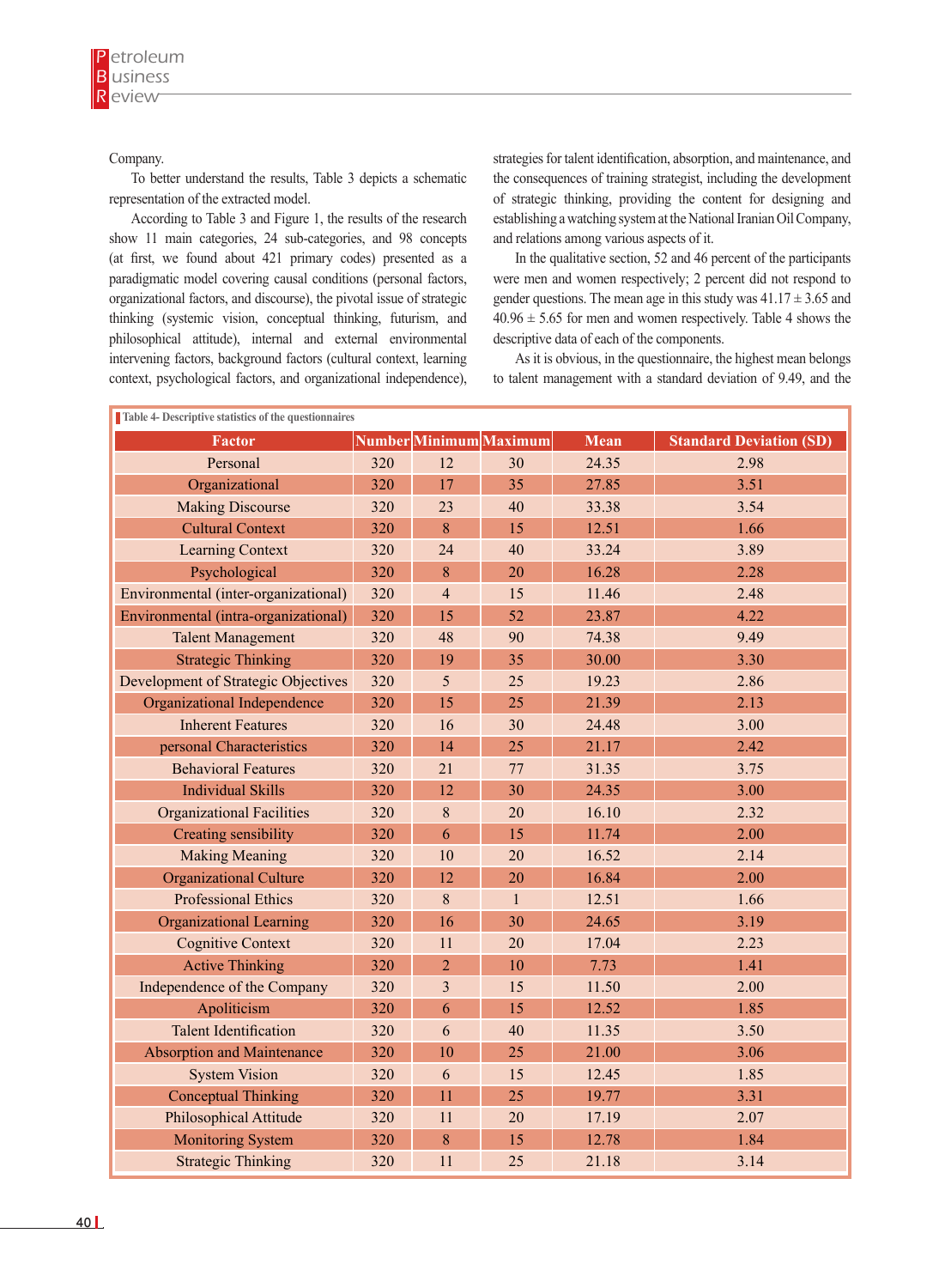Volume 2, Issue 1

lowest mean belongs to active thinking with a standard deviation of 1.41.

According to Figure 2, all of the standard coefficients were more than 0.3 except for the coefficient of the path of intervention factor to the strategies.

According to Table 5, the model matches the data properly, which means that the collected data supports the developed theoretical model. In the following section, we examine the hypotheses of the model.

The first hypothesis: causal conditions (individual, organizational, and discourse factors) affect the pivotal issue.

Second hypothesis: causal conditions (individual, organizational, and discourse factors) influence the strategies through the pivotal issue.

Third hypothesis: interfering factors (inter-organizational and intra-organizational) affect the strategies.

Fourth hypothesis: interfering factors (inter-organizational and intra-organizational) impact on outcomes through strategies.

Fifth hypothesis: the underlying factors (cultural context, learning

context, psychological factors, and organizational independence) influence the strategies.

Sixth hypothesis: the underlying factors (cultural context, learning context, psychological factors, and organizational independence) affect the outcome through strategies.

Seventh hypothesis: the pivotal issue (systemic vision, conceptual thinking, philosophical attitude, and futurism) impact on strategies.

Eighth hypothesis: the pivotal issue (systemic vision, conceptual thinking, philosophical attitude, and futurism) affect the outcome through strategies.

Ninth hypothesis: strategies (seeking talent, recruitment, and retention) influence outcomes.

According to Tables 6 and 7, and the value of t, all the hypotheses derived from the model are confirmed (p≤0.05).

#### **8. Discussion and Conclusion**

The purpose of the present research is to design a strategist



41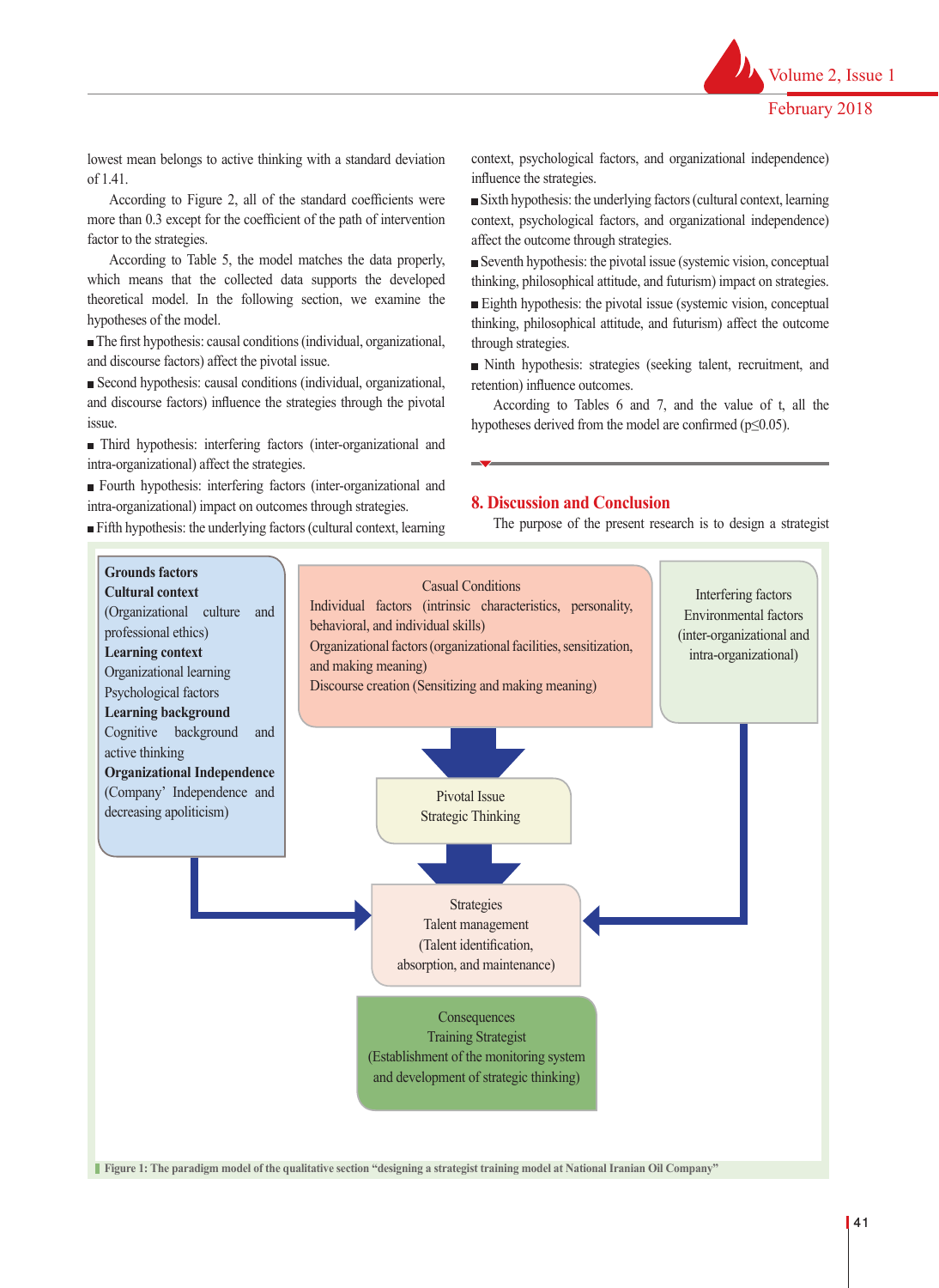training model at National Iranian Oil Company, and its subobjectives are to identify the dimensions (main categories), causal conditions, intermediary factors (reinforcing and preventive), strategies, and effective implications of training a strategist in the National Iranian Oil Company and to recognize the most important components in the pivotal issue, i.e. strategic thinking.

The results confirm 11 main categories, 24 sub-categories, and 98 concepts, which are presented as a paradigmatic model including causal conditions (individual factors, organizational factors, and making discourse), the pivotal issue of strategic thinking (systemic vision, conceptual thinking, and philosophical attitude), environmental factors (inter-organizational and intraorganizational), underlying factors (cultural context, learning context, psychological factors, and organizational independence),



**Figure 2: Structural equation model of structural equation model of strategist training of the National Iranian Oil Company**  $\blacksquare$  **3: Structural in the National Iranian of the National Iranian of the National Iranian of t** 

strategies for seeking the talents, acquisition and absorption, and the consequences of training strategist; the latter consists of the development of strategic thinking, paving the way for the designation and establishment of a monitoring system at the National Iranian Oil Company, and the relationship among its various dimensions.

Based on the research findings, it is revealed that the causal conditions (individual factors, organizational factors, and making discourse) have a positive and significant effect ( $B = 0.69$ ) on the pivotal issue, so the hypothesis is confirmed. In relation to the above components, various works such as those addressed in references [19, 20] have examined the role of different individual factors in fostering strategic thinking, and have proposed the personality traits, cognitive styles, divergent thinking abilities, job-related knowledge, and skills and motivation as the most important personal factors affecting creative thinking; our research results are consistent with their findings. In the case of organizational factors, the findings are also consistent with other findings reported elsewhere [21, 22]

Studying the relationship between variables in the form of the conceptual model shows that the causal conditions (individual factors, organizational factors, and making discourse) have a nonpositive and significant effect ( $B = 0.33$ ,  $t = 7.8$ ) on strategies through category A. Additionally, in the discussion of talent management and the effect of causal conditions on it, Dini et al., consistent with our results, reported that knowledge-based qualified human resources are the most important competitive advantage and the rarest source in today's knowledge-based economy [23]. Also, according to Paauwe's work conducted on 33,000 persons from 23 countries, organizations are widely faced with the difficulty of locating right people at key positions [24]. 40% of executives complain about the problem of putting disqualified people in occupational situations because of the lack of suitable labor force

| <b>Table 5- Model fit indices Fit Indices</b> |      |                          |                                                                                          |                          |                                         |                                     |                                              |  |
|-----------------------------------------------|------|--------------------------|------------------------------------------------------------------------------------------|--------------------------|-----------------------------------------|-------------------------------------|----------------------------------------------|--|
| <b>Fit Indices RMSEA</b>                      |      | Chi-square/<br>degree of | <b>Standardized</b><br><b>Root Mean Re- of Fit Index</b><br>freedom $(DF)$ sidual (SRMR) | <b>Goodness</b><br>(GFI) | <b>Normed Fit</b><br><b>Index (NFI)</b> | Compara-<br>tive Fit Index<br>(CFI) | <b>Incremental</b><br><b>Fit Index (IFI)</b> |  |
| Desirable<br>Value                            | >0.1 | >3                       | >0.8                                                                                     | < 0.90                   | < 0.90                                  | < 0.90                              | < 0.90                                       |  |
| Available<br>Value                            | 0.06 | 2.9                      | 0.05                                                                                     | 0.90                     | 0.93                                    | 0.92                                | 0.92                                         |  |

| Table 6- Model direct relationships |                         |                  |                                |                  |  |  |  |  |
|-------------------------------------|-------------------------|------------------|--------------------------------|------------------|--|--|--|--|
| Independent Variable                | <b>Related Variable</b> | <b>Path Type</b> | <b>Path Standard Deviation</b> | Significance (t) |  |  |  |  |
| <b>Causative Conditions</b>         | Pivotal Issue           | <b>Direct</b>    | 0.69                           | 10.29            |  |  |  |  |
| <b>Factors</b>                      | <b>Strategies</b>       | <b>Direct</b>    | $-0.27$                        | $-2.46$          |  |  |  |  |
| <b>Contextual Factors</b>           | <b>Strategies</b>       | Direct           | 0.70                           | 5.02             |  |  |  |  |
| Pivotal Issue                       | <b>Strategies</b>       | <b>Direct</b>    | 0.49                           | 5.53             |  |  |  |  |
| Strategies                          | Consequences            | <b>Direct</b>    | 0.88                           | 9.56             |  |  |  |  |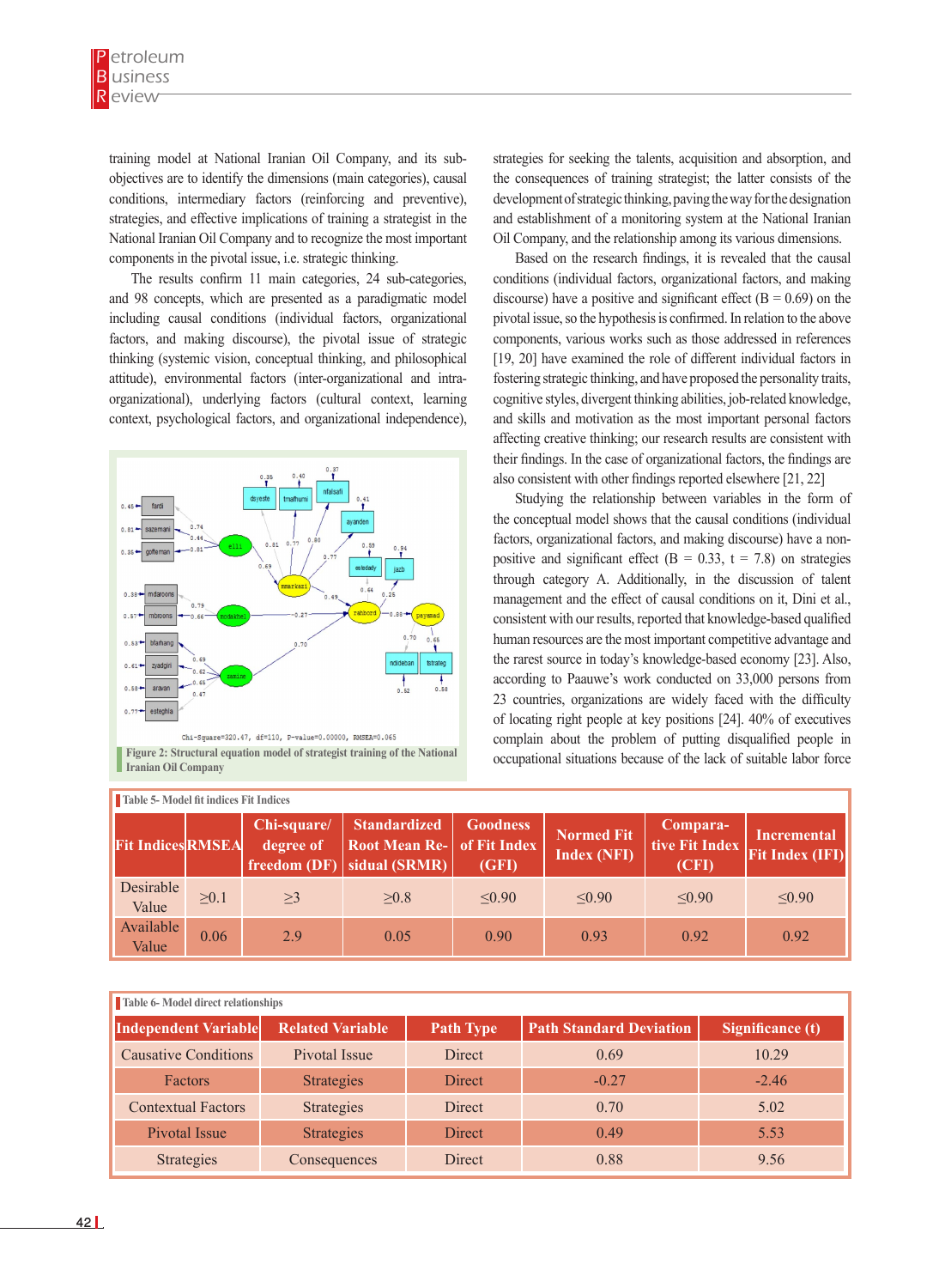## [25].

The conceptual model recognized that the intermediary factors (inter-organizational and intra-organizational) have a negative and significant effect (B= -0.27) on the strategies; therefore, the hypothesis is confirmed. Concerning the negative impact of interfering factors on managing optimized talents in organizations, the results of the study are consistent with other findings [26, 27].

Moreover, according to research findings, it has been determined that interfering factors (inter-organizational and intraorganizational) have a negatively significant effect on outcomes through the strategies  $(B = -0.23)$ . In this regard, the results of Bernthal et al. show that companies with powerful systems of leadership development and talent management experience a high return on capital, and their quality are higher than their competitors' quality [28]. This demonstrates the key role of talent management in the continuous presence of successful leaders and managers in critical organizational positions; usually the coherence between the internal/external factors and the desirable performance of human resource management helps train capable and empowered managers for the organizations' future. Handfield-Jones also showed that there is a direct relationship between the quality of managerial programs of training alternatives, the differentiation of capable people from others, the return of capital, and the attention of stakeholders to the organization [29]. Achieving an effective program in the field of talent management and the recruitment and maintenance of capable people necessitates having explicit and logical rules within the organization and protecting individuals and the organization from the intra-organizational crisis, which may seriously harm the longterm goals of the organization such as training and empowered managers.

Based on the research findings reported earlier, it was found out that the underlying factors (cultural context, learning context, psychological factors, and organizational independence) have a positively significant effect  $(B = 0.70)$  on the strategies. Furthermore, it was discovered that the underlying factors (cultural context, learning context, psychological factors, and organizational independence) have a significant and negative effect (B= -0.51) on outcomes through strategies.

According to the conceptual model, the pivotal issue (systemic vision, conceptual thinking, philosophical attitude, and futurism) affects the strategies. Also, based on the findings of the research reported earlier, it was found out that the pivotal issue has a positive and significant effect  $(B = 0.49)$  on the strategies. It was also discovered that the pivotal issue (systemic vision, conceptual thinking, philosophical attitude, and futurism) influenced the outcomes through strategies ( $B = 0.43$ ). The results of the study coincide with the findings reported elsewhere [30]. Talent management selects and educates a group of people with the highest potential and abilities, and it then motivates them to take advantage of their abilities to provide the right organizational posts; talent management also creates an attractive work environment for the talents in order to motivate them and provide them with an opportunity to make progress and render optimal work. Totally, talented people are energetic and dynamic forces whose proper management improves individual performance and consequently organizational performance.

Finally, the analysis of the relations between variables in the form of the conceptual model revealed that strategies (finding talent, absorption, and maintenance) affect the outcomes  $(B = 0.88)$ . Hence, identifying employees' capabilities, assigning them to the right place, and exploiting and developing their abilities optimally along with the timely and appropriate appreciation of the desired functions satisfy the staff and help the organization to achieve its goals [31]. An organization which manages talents effectively, classifies employees, and focuses on the investment in this sector will have high organizational performance and high-potential individuals [32].

Training strategists is an almost new word in human resource management and is considered a new issue for Iranian organizations. While the experience of implementing it exists in successful western organizations and these experiences can help us to implement the scheme, this will require the creation of necessary fields and culture. On the other hand, the important point is localizing this model at the level of organizations (herein, we have emphasized the National Iranian Oil Company).

On the whole, taking into account the effect of causal conditions on the pivotal issue, the impact of causal conditions on strategies through the pivotal issue, the influence of interventional factors on strategies and their impact on outcomes through strategies, the effect of underlying factors on strategies and their impact on outcomes through strategies, the influence of the pivotal issue on strategies and their effect on outcomes through strategies, and the

| Table 7-: Model indirect relationships |                                     |                    |                            |                                            |                                           |  |  |  |
|----------------------------------------|-------------------------------------|--------------------|----------------------------|--------------------------------------------|-------------------------------------------|--|--|--|
| Independ-<br>ent Variable              | <b>Dependent</b><br><b>Variable</b> | <b>Effect Type</b> | Intermedi-<br>ate Variable | <b>Path Standard</b><br><b>Coefficient</b> | <b>Significance</b><br>(t) $(p \le 0.05)$ |  |  |  |
| Causative<br>Condi-<br>tions           | <b>Strategies</b>                   | Indirect           | Pivotal Issue              | 0.33                                       | 7.87                                      |  |  |  |
| Factors                                | Consequences                        | Indirect           | <b>Strategies</b>          | $-.023$                                    | 2.38                                      |  |  |  |
| Factors                                | Consequences                        | Indirect           | <b>Strategies</b>          | 0.61                                       | 4.44                                      |  |  |  |
| <b>Pivotal Issue</b>                   | Consequences                        | Indirect           | <b>Strategies</b>          | 0.43                                       | 4.78                                      |  |  |  |